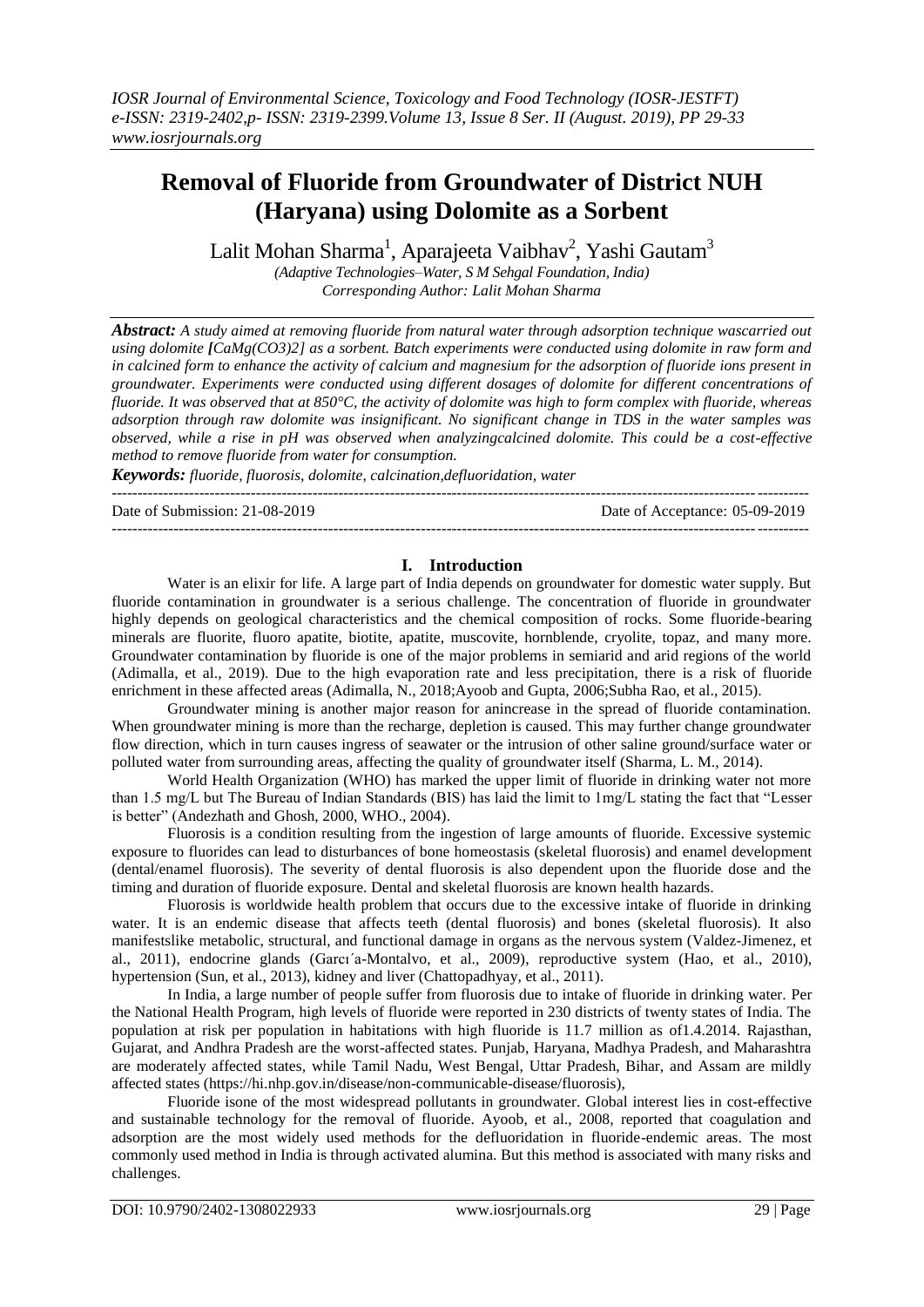This paper focuses on the approach of adsorption mechanism of fluoride uptake using heated dolomite. In India, dolomite is found in sedimentary and metamorphic rocks in the form of dolomitic marble. It is used in construction aggregate, cement manufacturing, agricultural soil treatments, metallurgical flux, a source of magnesia in chemical industry, oil and gas reservoirs, and many more. On a scale of Mohs hardness, dolomite falls in the position of 4 on10. In India, Rajasthan is the major source of dolomite. It is a very cheap material and easily available in abundance. Dolomite is a common rock-forming mineral. Its composition consists of calcium magnesium carbonate (CaMg(CO3)2). Calcination of dolomite at a high temperature helps in converting the salt to oxides of magnesium and calcium with the release of carbon dioxide as shown in the following chemical reaction (Staszczuk, et al., 1997).

# **II. Materials and Methodology**

### **2.1 Materials**

For this study, the waste of dolomite mines converted into powder was procured from the local market of Gurugram(Haryana). Considering the minimum cost of processing, the material was used as it was, without any further refinement process.

Samples of natural water containing fluoride ranging from 2ppm to 12ppm were used for analysis. These groundwater samples were collected from the villages of Nuh district of Haryana.

### **2.2 Reagents and instrument**

For the determination of fluoride concentration, it was tested using selective ion electrode method (Orion, Star A214 by Thermo Scientific) by adding TISAB III (Orion ion plus by Thermo Scientific). The calibration was carried out until the slope of curve -54 to -60 mV was achieved;pH (by pH meter-80 by HM Digital) and total dissolved solid (TDS) (E-1 portable TDS meter by HM Digital) were measured for the same.

### **2.3 Experimental procedure**

The dolomite powder procured was as it is available in the local markets for the construction industry. Heat treatment of dolomite (by muffle furnace) at different temperatures (650°C and 850°C) for different durations (twoand three hours) was carried out to explore the potential of calcined dolomite as a sorbent. All experiments were conducted in triplicate.Variationsamong the results of these triplicates were not significant; the average value was adopted as the final result.

Batch experiments were conducted to investigate the effects of different doses of dolomite (1mg, 3mg, and 5mg in 100mL of sample water) for fluoride removal, pH, and TDS. These experiments were performed in triplicate. Natural groundwater withdifferent concentrations of fluoride used wasin the range from 2ppm to 12ppm. Under static conditions, the solution was tested mostly at every hour for fluoride concentration;pH, and TDS were also measured for the same.

### **III. Results and Discussion**

### **3.1 Removal of fluoride using raw dolomite**

Dolomite powder in its raw form was initially tested to remove fluoride from natural groundwater. Initial concentration of sample was 6.9 ppm. The graph below shows the removal activity of dolomite in its inactive form. There is no significant change in the fluoride concentration when tried with two different doses for 2.5 hours.



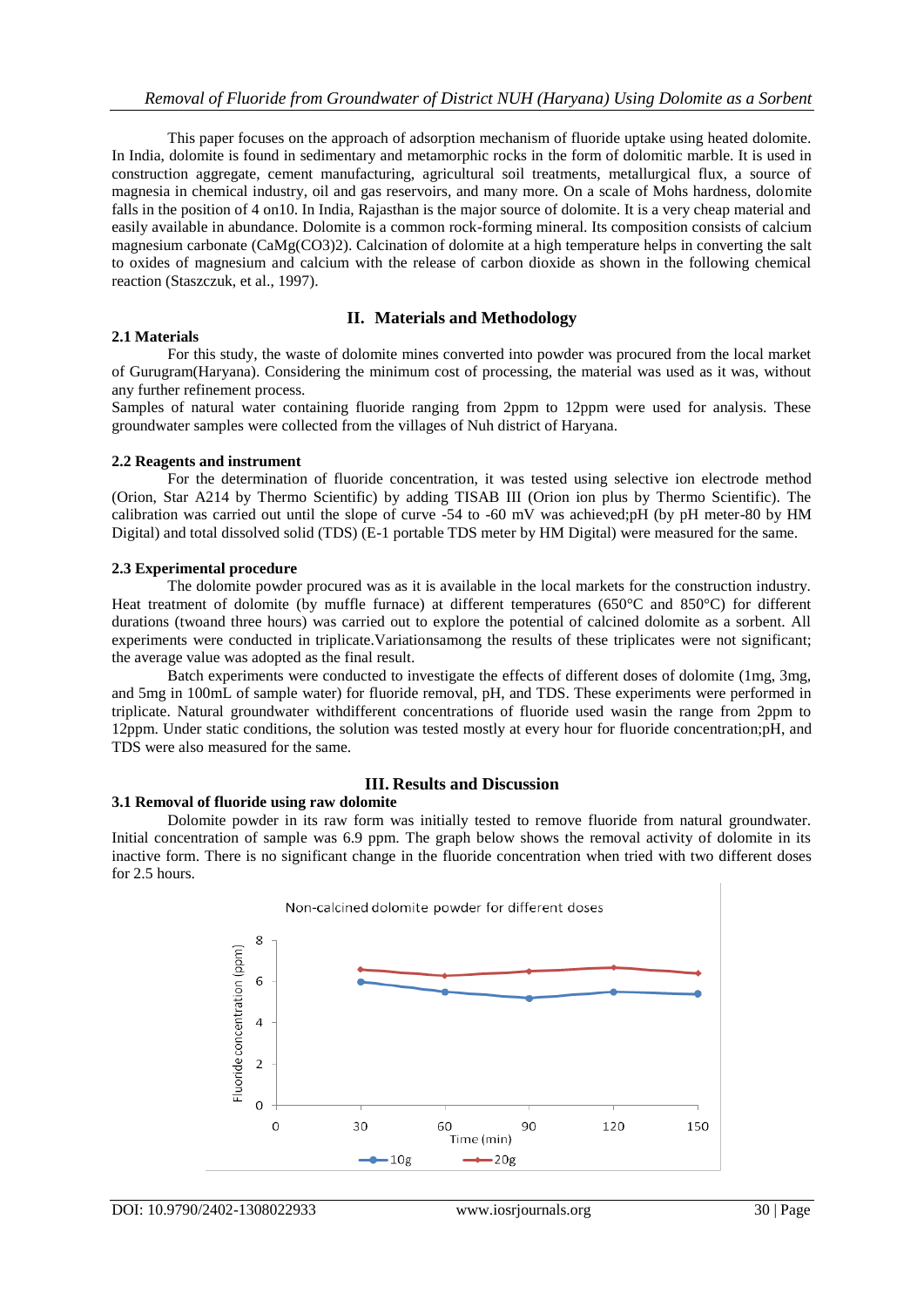On the basis of the results obtained and also encouraged with some research study publications, the dolomite was heated at different temperatures in order to enhance their activity to form complex with fluoride.

# **3.2 Working with calcined dolomite**

### **3.2.1 Different doses of dolomite**

Dolomite powder (activated at 850°C for threehours) was used for trying out the different dosing (1gm, 3gm, and 5gm) for fluoride removal. The initial concentration was taken to be 5.38 ppm with pH as 8 and experiment was conducted for sevenhours. The figure below shows the overlapping of two doses, i.e. 3g and 5g, which also represents that 3g and 5g show ultimately the same effeciency in removing fluoride at the same time. For further experiments, 3g wastaken as the optimal dose.



#### **3.2.2 Heat treatment of dolomite at different temperatures**

Dolomite was heated at temperatures, i.e. 650°C (threehours) and 850°C (twohours and threehours). The graph below shows the trend of fluoride removal when tested with dolomite activated at different temperatures. The dose of dolomite was taken to be 5g in 100mL for each sample. The initial concentration of fluoride was 5.38 ppm.



It wasobserved that dolomite calcined at 850°C shows higher fluoride removal. Various studies also show that, at 650°C, only magnesium ions get active;whereas at 850°C, calcium also gets active. By the above graph, we can conclude that fluoride removal is best when activated at 850C (2h), as both calcium and magnesium are active and would make complexes with fluoride result in better removal.

# **3.2.3 Removal of fluoride from low and high concentration**

Dolomite powder activated at 850°C for twohours was taken in amount of 5g in a 100mL water sample. The initial concentration was taken as 3.7 ppm and the final concentration was 1.1 ppm in sevenhours. For a high concentration sample, the initial concentration of 8.83 ppm was taken, and the final concentration reached out to be1.44 ppm. The below graphs depict the decrease in fluoride with low concentration and in high concentration.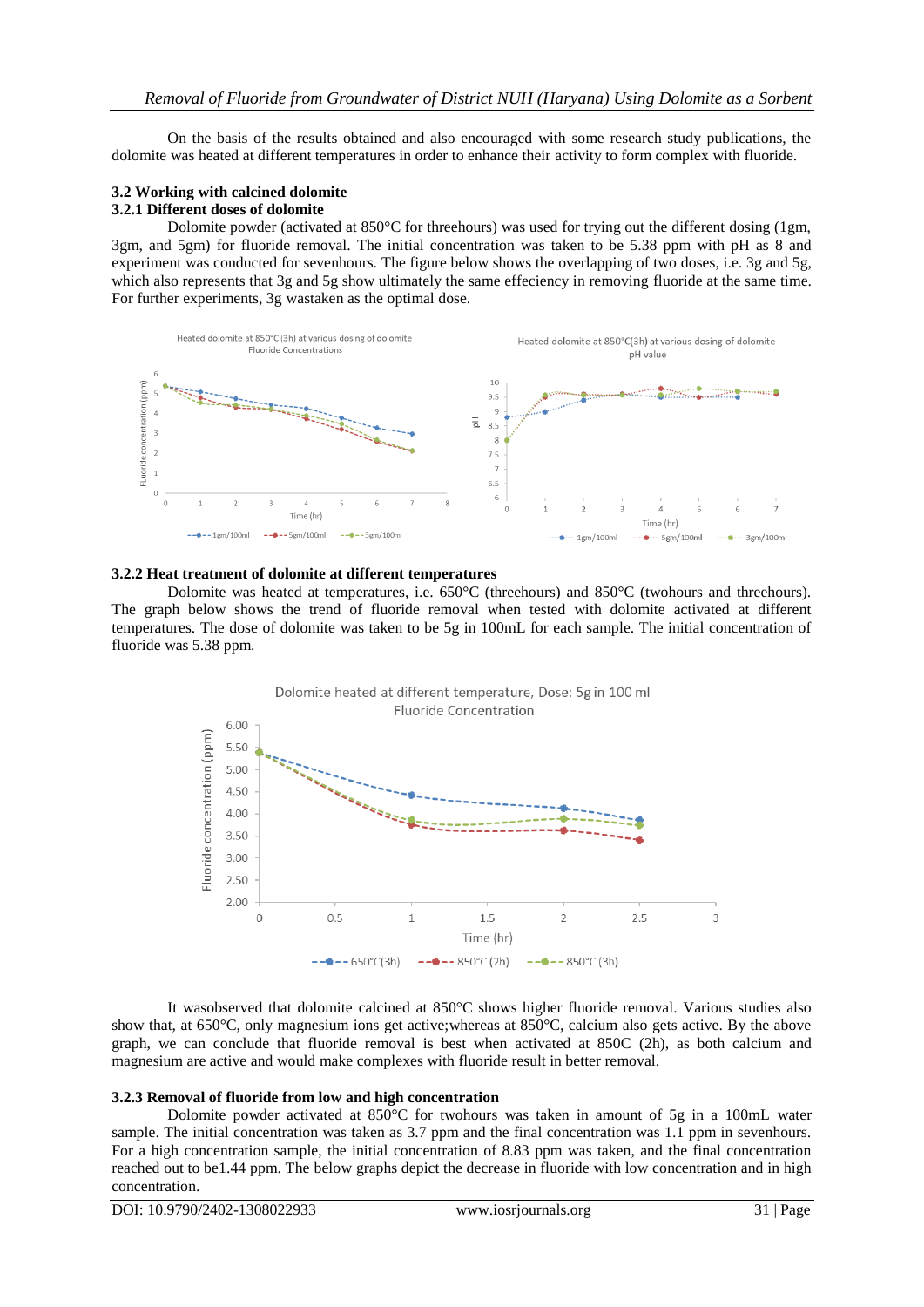

#### **3.2.4 Removal of fluoride for various concentrations**

Activated dolomite powder at 850°C for twohours in the amount of 3g in 100mL of water sample was performed with the initial concentrations varyingfrom low, moderate, to high. The graph below depicts the decreasing trend of fluoride removal. For low concentration, after sevenhours the removal efficiency achieved was 72 percent. For moderate concentration, fluoride was removed up to 82 percentin thirteenhours. For higher concentration of fluoride, fluoride removal was 93 percentin twelvehours.



# **IV. Conclusion**

Study Confirms that:

- adsorption was dependent on contact time, adsorbent dose, and concentration of fluoride.
- dolomite activated above 800°C showedbetter results for fluoride removal.
- a rise in pH is observed during the process.
- dolomite is a good sorbent material for fluoride removal. Dolomite is available in abundance and being low cost, it holds good potential for developing safe and cost-effective methodsfor thedefluoridation of water for drinking.

### **Acknowledgments**

The authors thank Dr. Suri Sehgal andJay Sehgal for their vision to develop innovative sustainable low-cost technologies to build access to safe drinking water,Anjali Makhija for keeping the team motivated to work on this study,and the village communities of district Nuh for their support in our collection of groundwater samples from their sources. The entire Sehgal Foundation team deserves special thanks for their support in the overall process.

DOI: 10.9790/2402-1308022933 www.iosrjournals.org 32 | Page